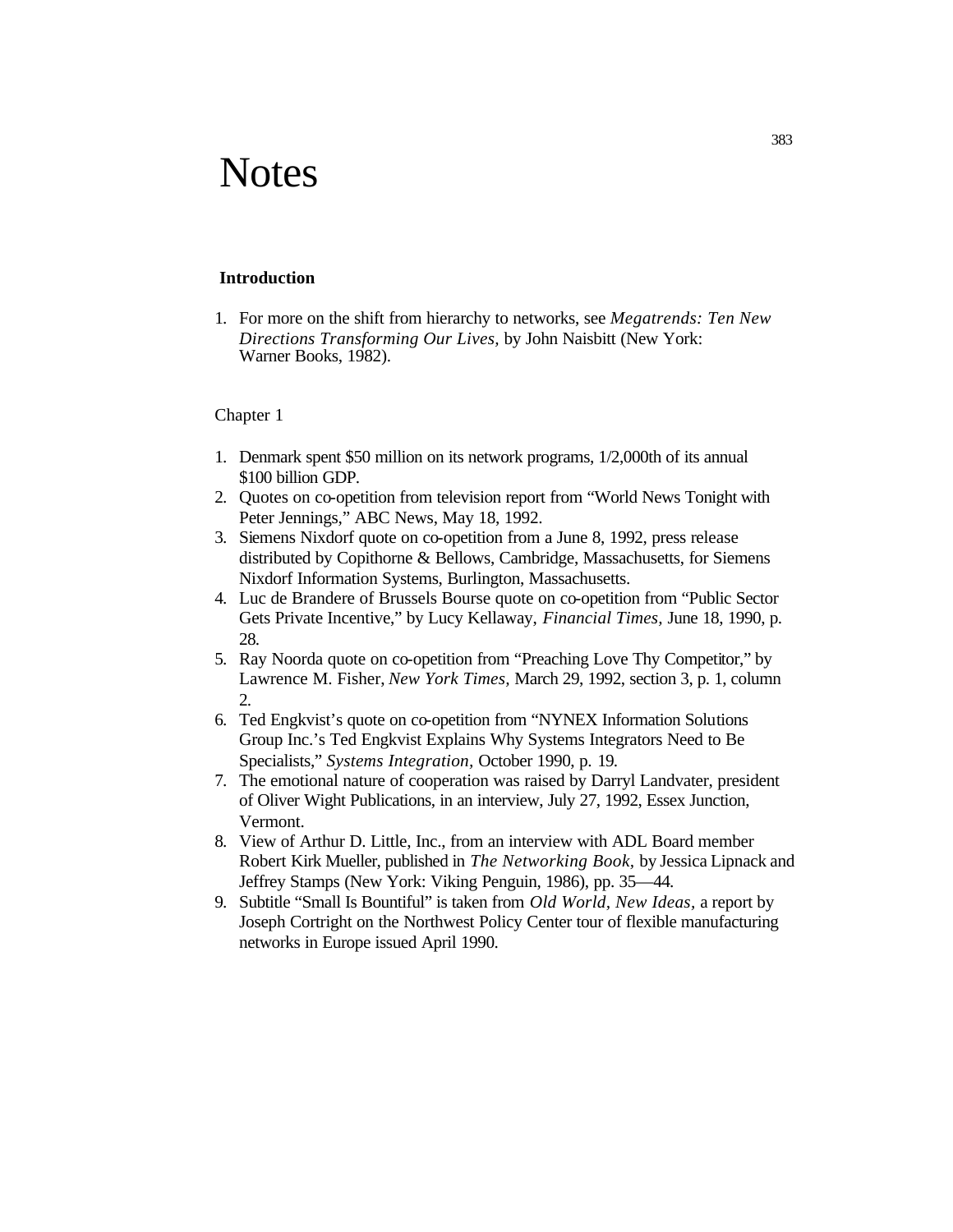(Northwest Policy Center, University of Washington, 327 Parrington Hall, DC-14, Seattle, WA 98195, 206-543-7900.)

- 10. Joseph Roberts's company, Advanced Circuit Technologies, is one of 10 firms comprising Team Nashua. The firms' individual annual sales range from \$500,000 to \$20 million and range in size from 8 to 10 employees to 200 people. (Team Nashua, 118 Northeastern Boulevard, P0 Box 547X, Nashua, NH 03061, 603-880-6000; fax: 603- 880-1785.)
- 11. MD-12 market projections from "MD-12 Revealed as Taiwan Signals Approval for Tie up," *Flight International,* May 6,1992.
- 12. Quote about the future of the MD-12 from a commentary entitled "New Meaning for 'Worldwide Company,"' by Jessica Lipnack and Jeffrey Stamps, *St. Louis Post-Dispatch,* December 22, 1991; also quoted in *Liberation Management: Necessary Disorganization for the Nanosecond Nineties,* by Tom Peters (New York: Knopf, 1992).
- 13. View of Japanese networking movement from "Vision of the Alternative Society Described by Networking" keynote speech by Jessica Lipnack and Jeffrey Stamps to the Japan Networkers' Conference, November 12, 1989, Tokyo, Japan.
- 14. Alfred Peterson's comments on "barbecued sushi" reported in "Managing Paradoxes," by A. W Demmler, Jr., *Automotive Engineering,* Society of Automotive Engineers, December1990, vol. 98, no. 12, p. 32.

- 1. Computer conferencing "builds on the more familiar features of electronic mail—adding the capability of electronic spaces where groups of people can exchange views, develop plans, manage projects, and coordinate group and team efforts," according to Metasystems Design Group, Inc., 2000 North 15th Street, Suite 103, Arlington, VA 22201, 703-243-6622; fax: 703-841-9798.
- 2. The Calvert Social Investment Fund, with \$1 billion in assets, is the largest of the socially responsible mutual funds; it invests only in companies that pass a series of financial *and* social screens. We've been members of the Advisory Council since the fund was started in 1982.
- 3. Comment about joining a network fostering independence from manuscript margin notes written to us by Charles Savage, author of *Fifth Generation Management* (Digital Equipment Corporation: Digital Press, 1990).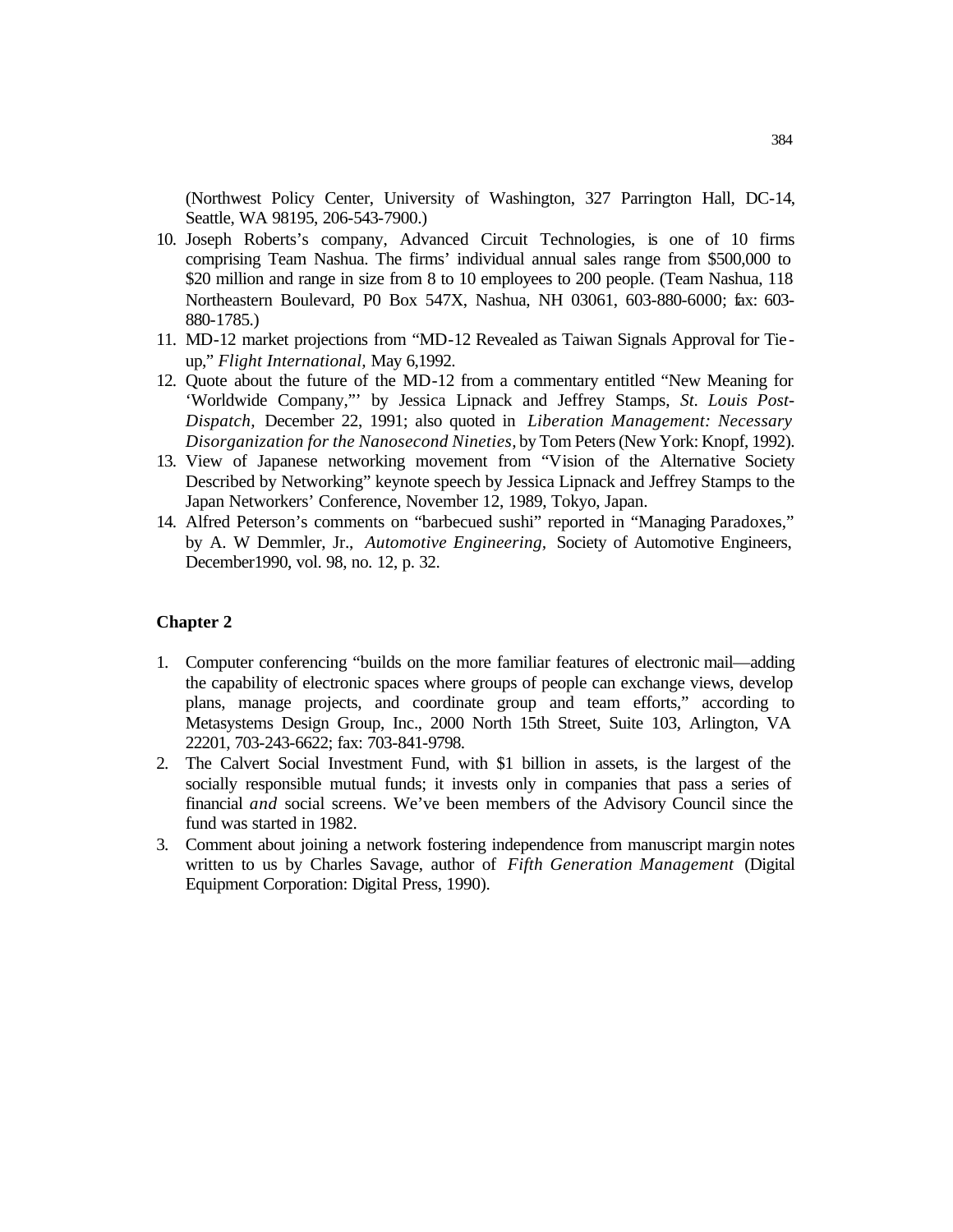- 4. "Working Together Apart" is the subtitle of *Enterprise Networking,* by Ray Grenier and George Metes (Digital Equipment Corporation: Digital Press, 1992).
- 5. Comment about doing business with the people you know from a telephone interview with Jerry Nagel, Red River Trade Corridor, Inc., 208 Selvig Hall, University of Minnesota, Crookston, MN 56716, 218-281-6510, ext. 458; fax: 218-281-5223.
- 6. For more on chans theory, see *Chaos: Making a New Science,* by James Gleick (New York: Viking Penguin, 1987).
- 7. In "Causes of Failure in Network Organizations" *(California Management Review,*  Summer 1992, vol. 34, no. 4), Raymond E. Miles and Charles C. Snow stress this voluntary aspect of network relationships. *(California Management Review,* 350 Barrows Hall, University of California, Berkeley, CA 94720, 510-642-7159.)
- 8. "Node" is the technical name for a member of a network.
- 9. "You really need to emphasize the quality of messiness in teamnets," Lisa Carlson of Metasystems Design Group said in a phone interview. "Usually, the same people don't stay on the team the whole time. This makes for comings and goings. It's fuzzy and it's messy." When asked why this was a good thing, she said, "I don't know if it's good or not, but it's true."
- 10. For more discussion of leadership, see references to Japan's "blunt hierarchy" in "Quick Start," chapter 8.
- 11. Virginia Hine's classic four-page article, "The Basic Paradigm of a Future Socio-Cultural System," appeared in *World Issues,* Spring 1977 (Center for the Study of Democratic Institutions, Santa Barbara, California).
- 12. Elizabeth Lorentz's comments on leaders as followers from mss. margin notes. (Lorentz Laboratory for Collaborative Enterprise, 180 South Broadway, White Plains, NY 10605.)
- 13. "Authority is not bad," Pam Johnson of Digital Equipment Corporation said in response to a draft of this chapter. 'An authoritarian way of expressing it *is* bad. Allowing everyone into everything breaks the rule of independence."
- 14. "The Architecture of Complexity," by Herbert Simon, *General Systems Yearbook,*  Society for General Systems Research, 1965, explains the elegant principle described in the article's title.
- 15. "Hierarchy" is the awkward name for the systems principle of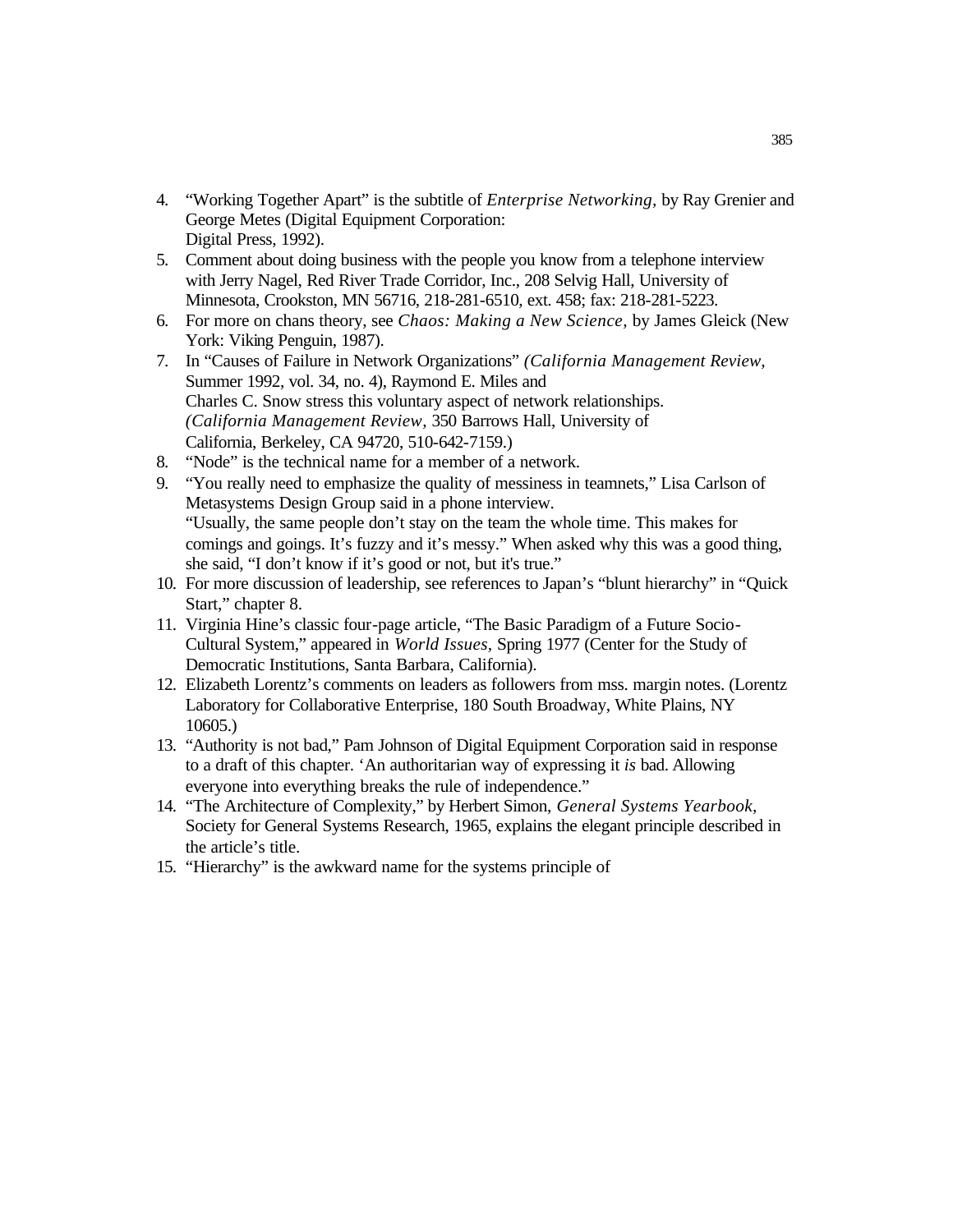successive inclusion, meaning systems of subsystems composing supersystems. See "Transforming Bureaucracies and Systems," the Reference Section, for more on the systems context.

- 1. Quotes on Armstrong's networks from "How Networks Reshape Organizations—For Results," by Ram Charan, *Harvard Business Review,* September—October 1991. (HBR Publications, Operations Department, Harvard Business School, Boston, MA 02163, 617-495-6192; fax: 617-495-6985.)
- 2. Henry Bradshaw quote from ibid.
- 3. For more on The Philadelphia Guild, see "The Philadelphia Woodworking Initiatives: Manufacturing Networks as a Model for Improving Industry Performance," by Gregg A. Lichtenstein and Anthony J. Girifalco, January 1992. (The Delaware Valley Industrial Resource Center, 12265 Townsend Road, Suite 500, Philadelphia, PA 19154-1286, 215-464-8550; fax: 215-464-8570.)
- 4. Quotes by Percy Barnevik from "The Logic of Global Business: An Interview with ABB's Percy Barnevik," by William Taylor, *Harvard Business Review,* March—April, 1991.
- 5. Quote about ABB from *Liberation Management: Necessary Disorganization for the Nanosecond Nineties,* by Tom Peters (New York: Knopf, 1992). Note that all ABB statistics are from Peters's 1991 interviews.
- 6. For more on the pressure of internal comparisons, see sidebar article, "Power Transformers—The Dynamics of Global Coordination," by William Taylor, *Harvard Business Review,* March—April, 1991.
- 7. Quote from Karlsson on interplay among countries from ibid.
- 8. Arthur Koestler was one of the earliest systems thinkers to recognize the importance of complementary dynamics in living systems. In *The Ghost in the Machine* (London: Hutchinson & Co., 1967), Koestler describes inward-looking "self-assertive" (competitive) tendencies entwined with outward-looking "integrative" (cooperative) tendencies. Several of his books have such paradoxical titles: *Darkness at Noon* and *Janus,* for example.
- 9. The phrase "winning combinations" is from the book by that name: *Winning Combinations: The Coming Wave of Entrepreneurial Part-*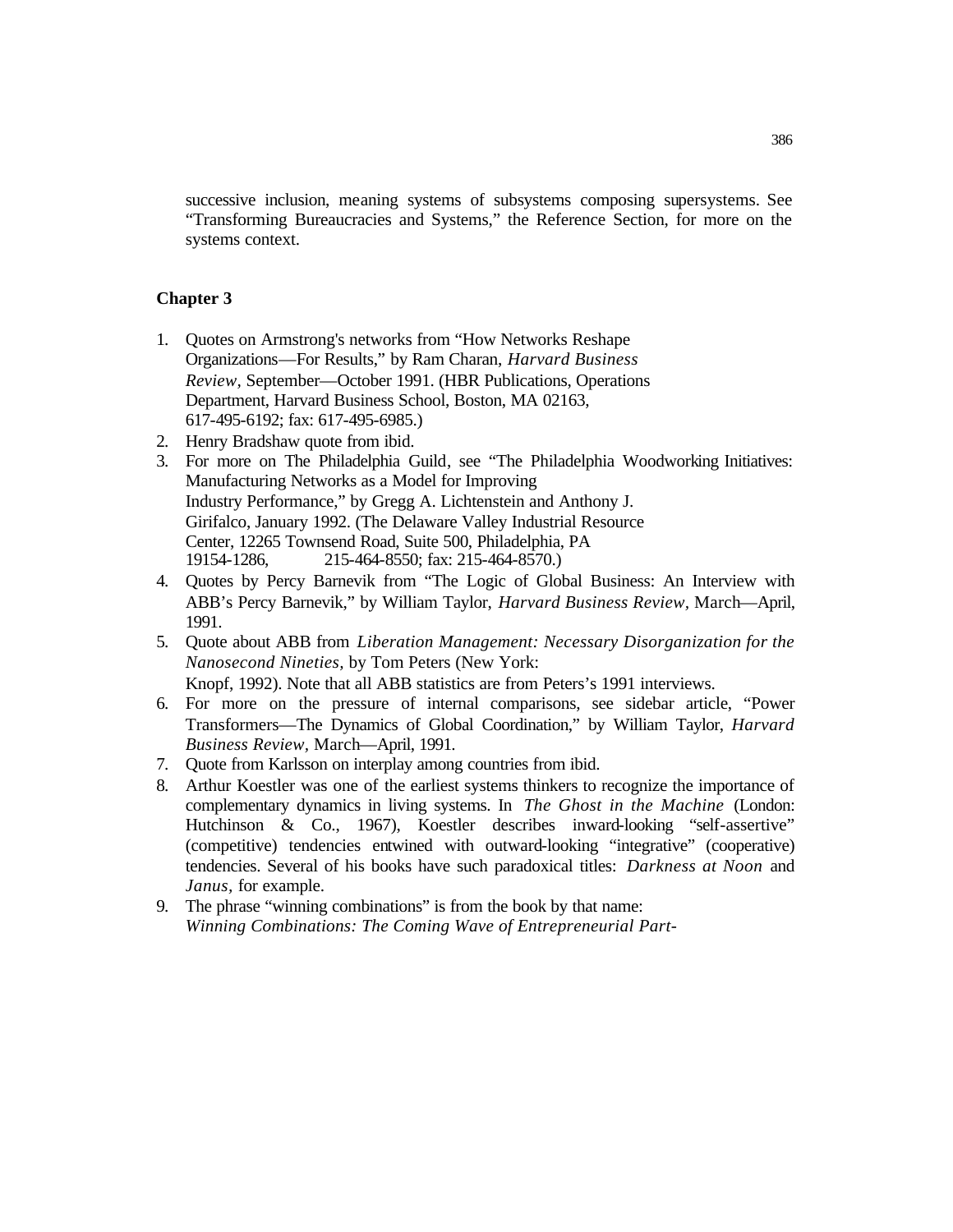*nerships between Large and Small Companies,* by James W. Botkin and Jana B. Matthews (New York: John Wiley & Sons, 1992).

- 1. Conrail quotes from "How Networks Reshape Organizations—For Results," by Ram Charan, *Harvard Business Review,* September— October, 1991.
- 2. *Forbes* cites W. L. Gore & Associates in "Where to Find the 400 Largest U.S. Private Companies," December 9, 1991, p. 272.
- 3. For a profile of Robert Gore, see "No Bosses. And Even 'Leaders' Can't Give Orders," by Joseph Weber, *Business Week,* December 10, 1990, p. 196.
- 4. We published Bill Gore's paper, "The Lattice Organization: A Philosophy of Enterprise," by W. L. Gore, in *Networking Journal,* Spring! Summer 1985, vol. 1, no. 1, p. 24. (The Networking Institute, Inc., 505 Waltham Street, West Newton, MA 02165, 617-965-3340; fax: 617-965-2341.)
- 5. For an excellent view of corporate culture, see *Organizational Culture and Leadership: A Dynamic View,* by Edgar H. Schein (San Francisco: Jossey-Bass Publishers, 1985).
- 6. For many years when he was at Exxon Chemical Company, Bill Paul, now of Deltech Consulting, sent a monthly packet of leading-edge management articles to about 100 people. We were on the list, and one of his packets contained "Entrepreneurship Reconsidered: The Team as Hero," by Robert B. Reich, *Harvard Business Review,*  May—June 1987.
- 7. For the ultimate skunkworks story, see *The Soul of a New Machine,* by Tracy Kidder (Boston: Little Brown and Co., 1981).
- 8. Quote on the vision of a team from *Leading the Team Organization: How to Create an Enduring Competitive Advantage,* by Dean Tjosvold and Mary M. Tjosvold (New York: Lexington Books, 1991).
- 9. For more on self-directed teams, see *Empowered Teams: Creating Self Directed Work Groups That Improve Quality, Productivity, and Participation,* by Richard S. Wellins, William C. Byham, and Jeanne M. Wilson (San Francisco: Jossey-Bass Publishers, 1991).
- 10. Impediments to success discussed in *Self-Directed Work Teams: The New American Challenge,* by Jack D. Orsburn, Linda Moran, Ed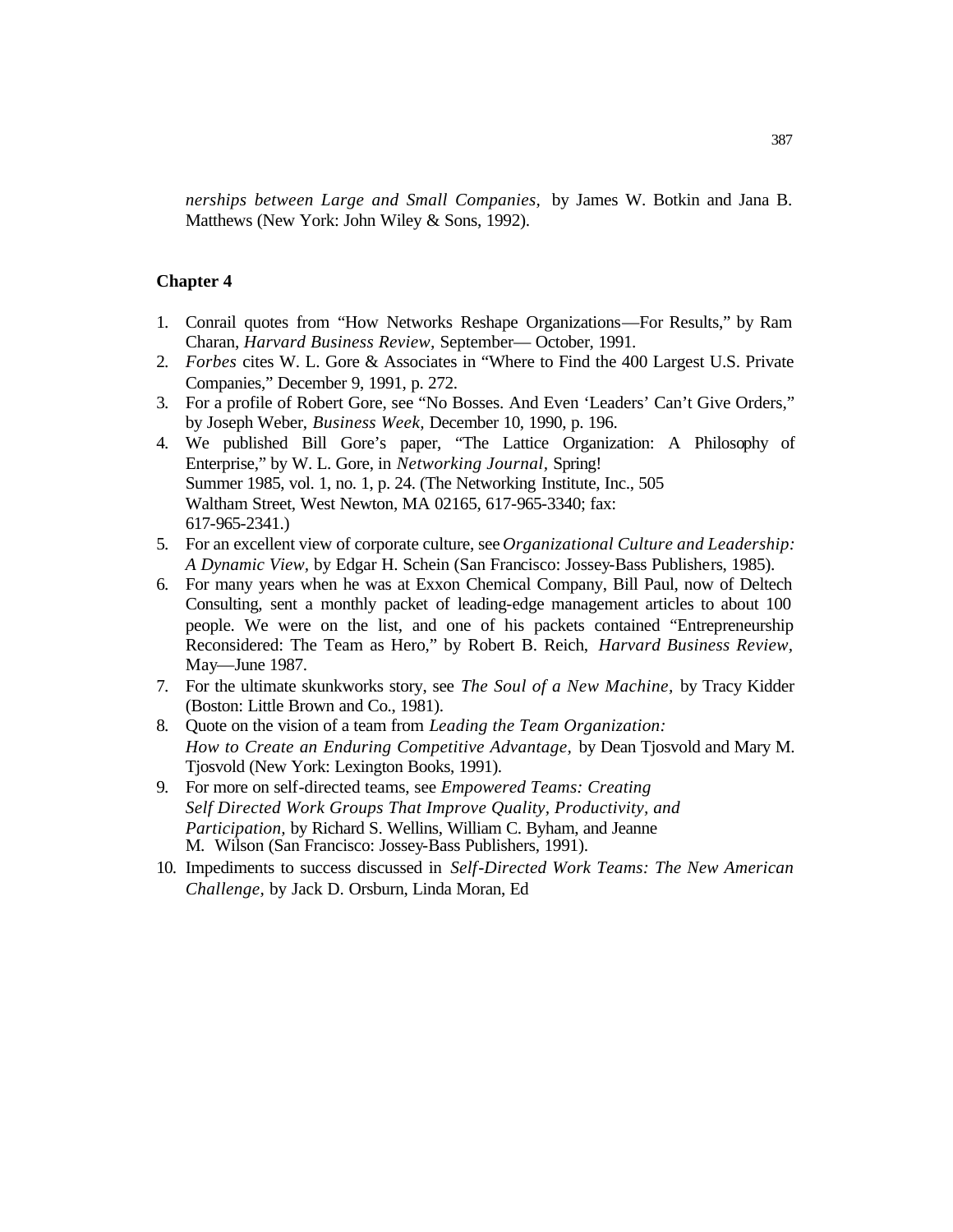Musselwhite, John H. Zenger, with Craig Perrin (Homewood, Illinois: Business One Irwin, 1990), p. v.

11. 'A quality control circle is a small group that voluntarily performs quality control activities within the workplace," writes Masaaki Imai, author of *Kaizen: The Key to Japan's Competitive Success* (New York:

McGraw-Hill Publishing, 1986), the influential book on Japanese management practices.

- 12. For more on self-help networks, see *Networking: The First Report and Directory,* by Jessica Lipnack and Jeffrey Stamps (New York: Doubleday, 1982).
- 13. Statistics on executive team growth from *Passing the Baton: Managing the Process of CEO Succession,* by R. F Vancil (Boston: Harvard Business School Press, 1987).
- 14. Definition of executive team from "Teamwork at the Top: Creating Executive Teams That Work," by David A. Nadler and Deborah Ancona, in *Organizational Architecture: Designs for Changing Organizations,* by David A. Nadler, Marc S. Gerstein, Robert B. Shaw, and Associates (San Francisco: Jossey-Bass Publishers, 1992), p. 212.
- 15. John Mauzo of Digital Equipment Corporation uses this initiation exercise for crossfunctional groups.
- 16. For more on the history of functions in organizations, see *The Seamless Enterprise,* by Dan Dimancescu (New York: Harper Business, 1991), p. 27.
- 17. Statistics on Hewlett-Packard's success with teams from ibid., p. 18.
- 18. Quote on hierarchy as an obstacle from *Rebirth of the Corporation,* by D. Quinn Mills (New York: John Wiley & Sons, 1991), pp. 3, 8, 30.
- 19. Use of clusters in GE Canada from ibid, p. 286.
- 20. For more on the effective use of technology and its relationship to organizational design, see "Designing High-Performance Work Systems: Organizing People, Work, Technology, and Information," by David A. Nadler and Marc S. Gerstein, in *Organizational Architecture: Designs for Changing Organizations,* p. 118, note 14.
- 21. Statistics on American Transtech from ibid., p. 110.
- 22. In regard to technology's not solving problems: One major chemical company did a study of its \$2 billion information technology investment and concluded that it could not attribute a single performance increase to its use.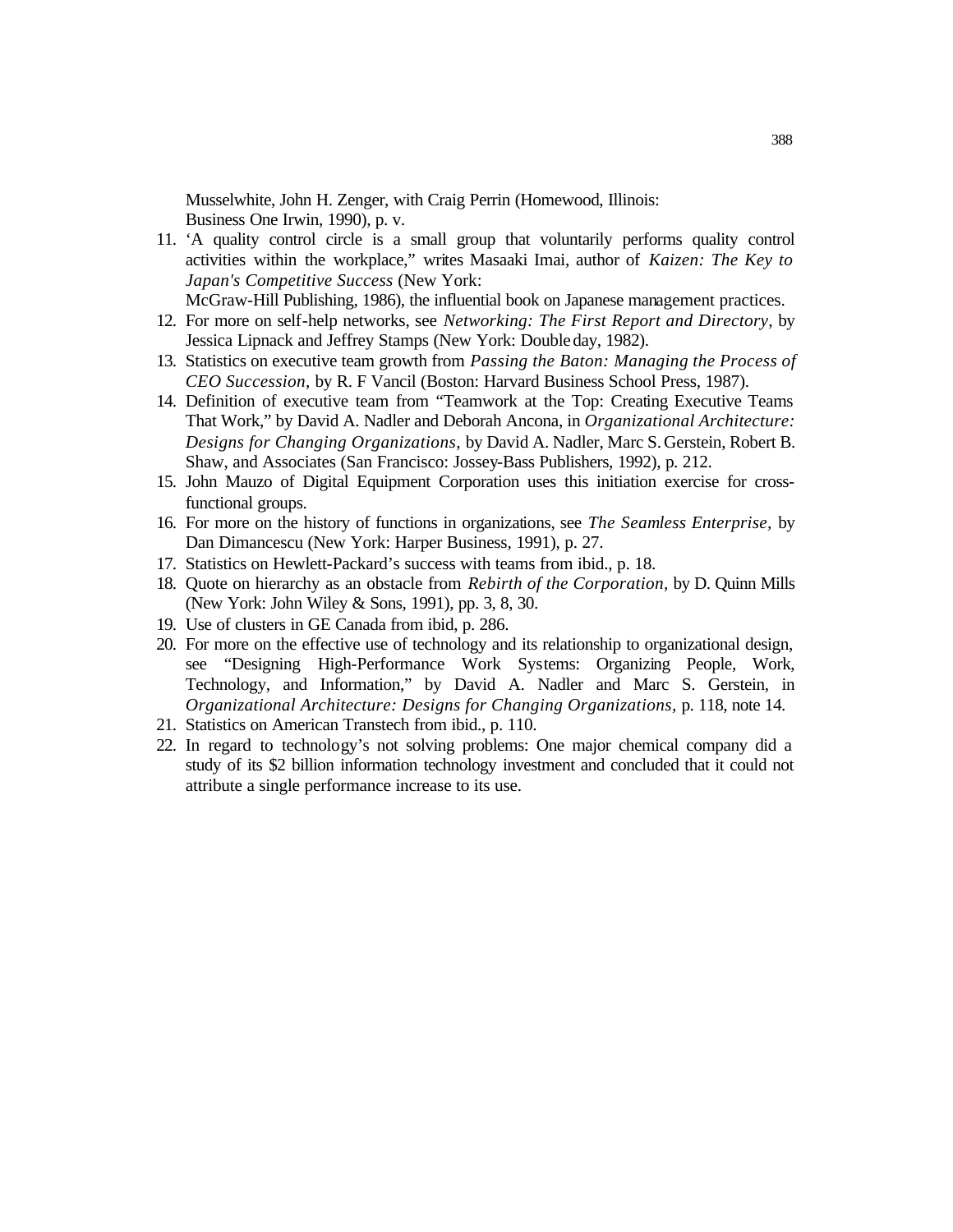- 23. Judith Campbell quote in regard to technology's helping organizations from *The Impact of Information Networking on Organizational Design and Strategy,* published by SEI Center Reports at the Wharton School, p. 13. (SEI Center for Advanced Studies in Management, The Wharton School of the University of Pennsylvania, Suite 1400, Steinberg Hall-Dietrich Hall, 3620 Locust Walk, Philadelphia, PA 19104-6371, 215-898- 2349; fax: 215-898-1703.)
- 24. Michael Useem quote on errors from ibid., p. 14.

- 1. Quote on big company joint ventures from "Corning Ventures Prove Togetherness Pays," by James Flanigan, *Los Angeles Times,* February 4,1990, page Dl.
- 2. Statistics on layoffs from "The Job Drought: Why the Shortage of High-Wage Jobs Threatens the U.S. Economy," by Brian O'Reilly, *Fortune,* August 24, 1992, pp. 62— 74. This article looks at worker training, job displacement, lowering of income, and education, and includes examples of Fortune 500 companies solving these problems "by banding together" to increase exports, experiencing dramatic gains in areas like Huntsville, Alabama, where exports have increased at twice the national average.
- 3. In the United States, Fortune 500 companies now employ the same number of people as do businesses owned by women—12 million, according to the May 1992 issue of *Inc.*  Figure of 3.6 million job losses from "The Economy: Problems," *New York Times,*  February 14, 1993.
- 4. Description of IBM from "Out of One Big Blue, Many Little Blues: Chairman John Akers Thinks Shock Therapy Will Get IBM Moving," by John Verity, *Business Week,* December 9, 1991, no. 3243, p. 33.
- 5. Quotes on Corning from James R. Houghton's article, "The Age of the Hierarchy Is Over," *New York Times,* September 24, 1989, Forum section.
- 6. Quote on liquid crystal displays from "Corning's Class Act," by Keith H. Hammonds, cover story, *Business Week,* May 13, 1991, no. 3213.
- 7. Statistics on Corning from ibid.
- 8. Quote from Houghton on his quality initiative from ibid.
- 9. Corning and Dow Corning revenues from "Dow Corning's Billion Dollar Crisis," by Bill Vlasic, *Detroit News,* March 8, 1992.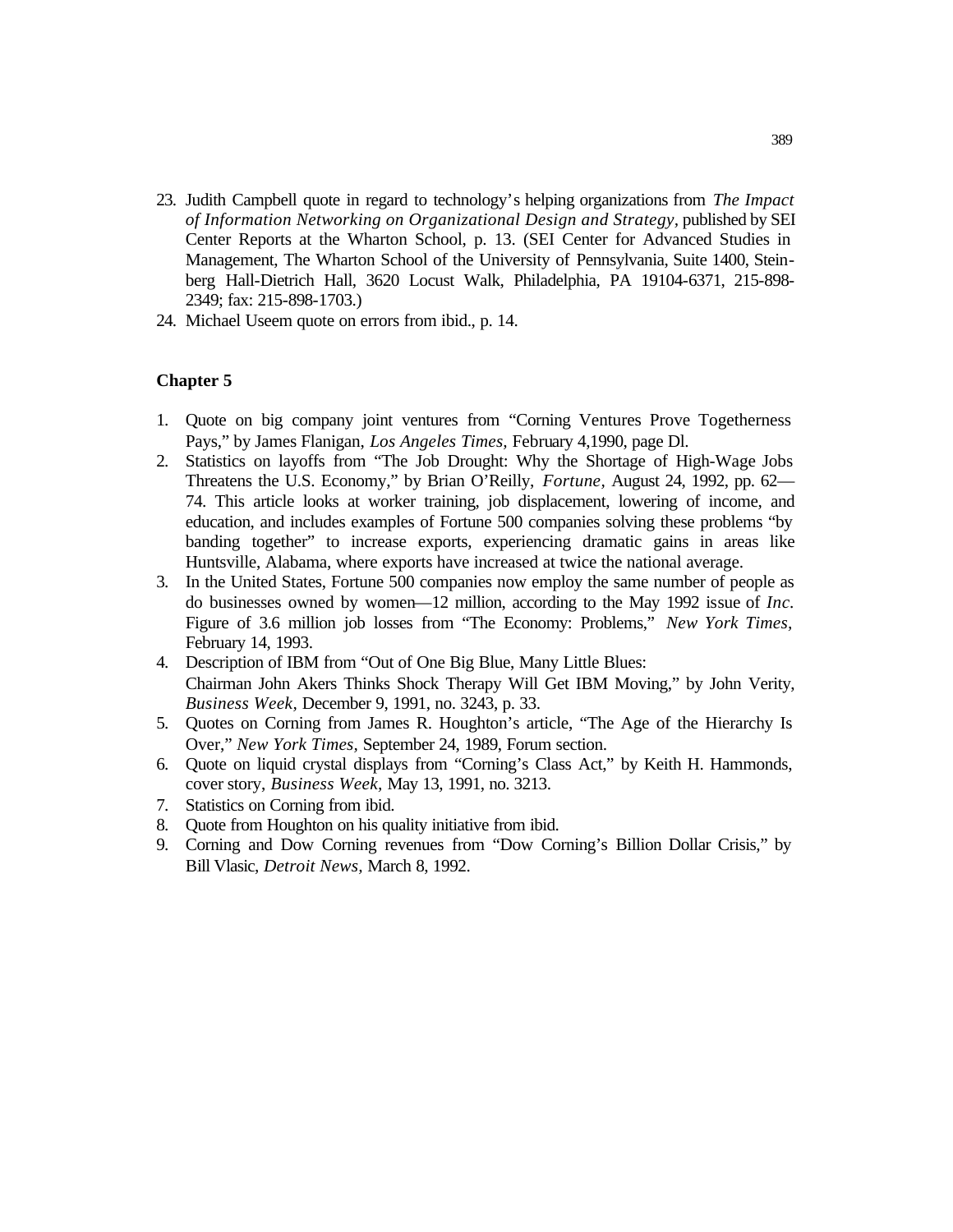- 10. Quote on Corning's treating partners fairly from *Partnerships for Profit* by Jordan D. Lewis (New York: Free Press, 1990).
- 11. Quote on networks as egalitarian organizations from Houghton, "The Age of the Hierarchy Is Over," note 5.
- 12. Umbrella bullets and definition of kaizen from *Kaizen: The Key to Japans Competitive Success,* by Masaaki Imai, p. 4. See chapter 4, note 11.
- 13. According to legend, J. M. Juran's lectures on "quality control management," during a visit to Japan sponsored by the Japan Union of Scientists and Engineers in 1954, pushed the quality movement to an overall management approach.
- 14. Quote from Philips' Dr. Wisse Dekker from *Kaizen,* note 12, p. 225.
- 15. Ackoff quote from "Creating Market Economies Within Organizations: A Conference on 'Internal Markets,'" by Jason Magidson and Andrew E. Polcha, *Planning Review,*  January—February 1992, pp. 37—40.
- 16. Observation on use of information in service organizations from "Technology in Services: Creating Organizational Revolutions," by James Brian Quinn and Penny C. Paquette, *Sloan Management Review,* Winter 1990, pp. 67—77.
- 17. Applicability of service webs to simple and complex organizations from ibid.
- 18. Quote on the hollow corporation from "The Hollow Corporation: The Decline of Manufacturing Threatens the Entire U.S. Economy," by Norman Jonas, *Business Week,*  March 3, 1986, no. 2935, p. 57.
- 19. Description of Nike from "Causes of Failure in Network Organizations," by Miles and Snow. See chapter 2, note 7.
- 20. Observation on outsourcing as positive influence on organizations from "Technology in Services," pp. 79—87 (see note 16). "Service technologies smash overheads through outsourcing," they write.
- 21. Statistics on longevity of joint ventures from *Teaming Up for the 90s: A Guide to International Joint Ventures and Strategic Alliances,* by Timothy M. Collins and Thomas L. Doorley III, (Homewood, Illinois: Business One Irwin, 1991), p. 9.
- 22. Statistics on merger from ibid., p. 242.
- 23. Observation on importance of partner autonomy in joint ventures from "Building Strategic Partnerships: Creating and Managing Effective Joint Ventures," by Charles S. Raben, in *Organizational Archi*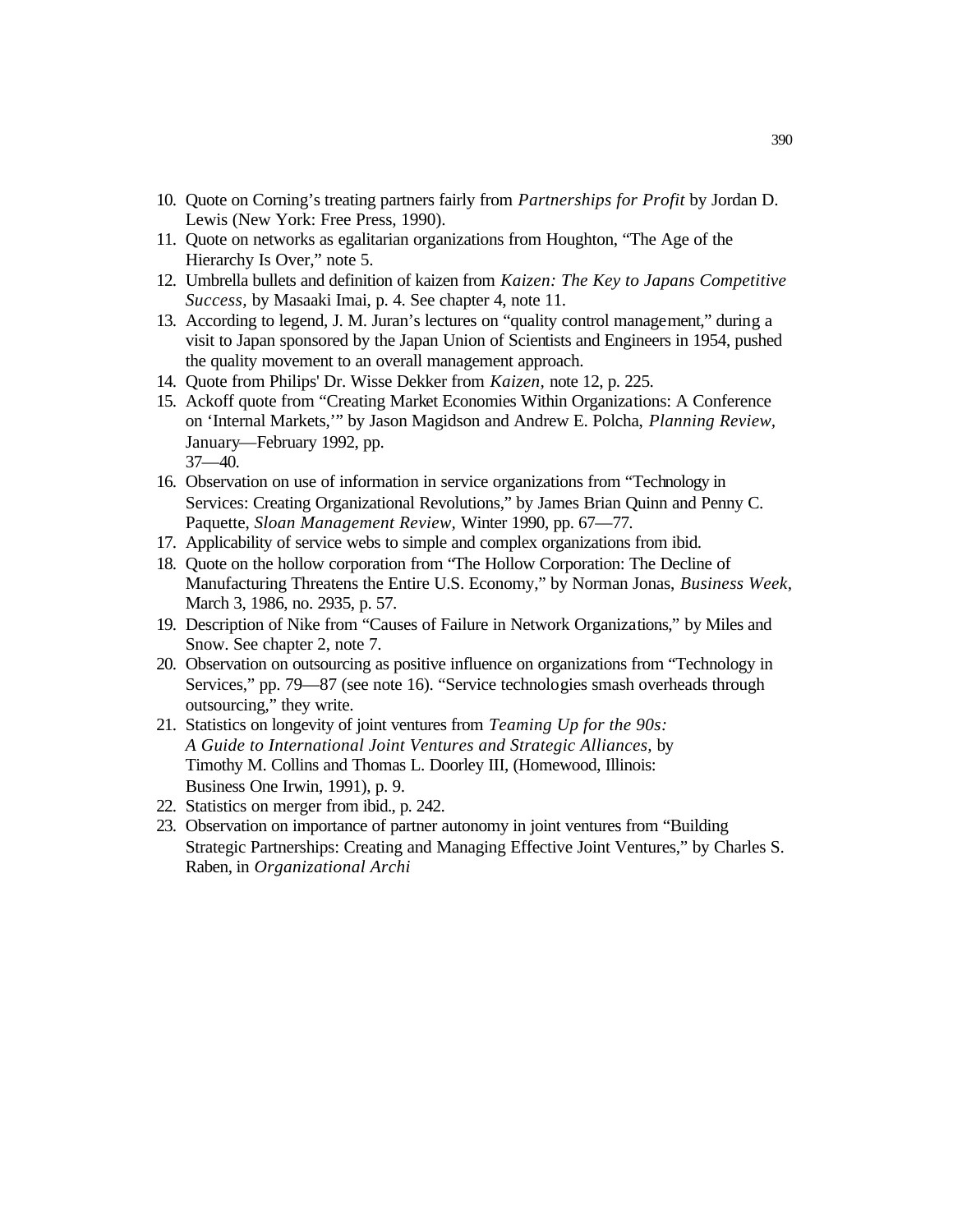*tecture: Designs for Changing Organizations,* p. 93. See chapter 4, note 14.

- 24. First five major categories in which companies work together to pursue joint strategies from *Teaming Up for the 9O~s,* see note 21.
- 25. Information about McKesson Corporation from "Beyond Vertical Integration—The Rise of the Value-Adding Partnership," by Russell Johnston and Paul R. Lawrence, *Harvard Business Review,* July— August 1988, vol. 66, no. 4, pp. 94—101.
- 26. Description of corporate venturing from "Building Strategic Partnerships: Creating and Managing Effective Joint Ventures," by Charles S. Raben, in *Organizational Architecture: Designs for Changing Organizations,* p. 183. See chapter 4, note 14.
- 27. Quote on Euroventures Fund from Collins and Doorley, note 21, p. 186.
- 28. Definition of vertical supply alliances from Raben, note 23, p. 264.
- 29. Advantages of large and small company alliances from Botkin and Matthews, p. 10. See chapter 3, note 9.
- 30. For more on virtual corporations, see "The Virtual Corporation," *Business Week* cover story, February 8,1993, and *The Virtual Corporation: Structuring and Revitalizing the Corporation for the 21st Century,* by William H. Davidow and Michael S. Malone (New York:

HarperCollins, 1992).

- 31. Quote from TRW'S Joseph Gorman from "Learning from Japan," by Kevin Kelly, Otis Port, James Treece, Gail DeGeorge, Zachary Schiller, and bureau reports, *Business Week,* cover story, January 27, 1992, pp. 52—60.
- 32. Proposal for a Euro-American keiretsu from "Computers and the Coming of the U.S. Keiretsu," by Charles H. Ferguson, *Harvard Business Review,* July—August 1990.
- 33. Quote on cooperation and competition from "Regional Networks and the Resurgence of Silicon Valley," by Anna Lee Saxenian, *California Management Review,* Fall 1990, pp. 89—111.
- 34. Description of biotechnology industry from "Technology in Services: Rethinking Strategic Focus," by James Brian Quinn, Thomas L. Doorley, and Penny C. Paquette, *Sloan Management Review,* Winter, 1990, pp. 79—87.
- 35. Classic studies on relationship of environment of change to organizational structure by Tom Burns and G. M. Stalker, *The Management of Innovation* (London: Tavistock, 1961).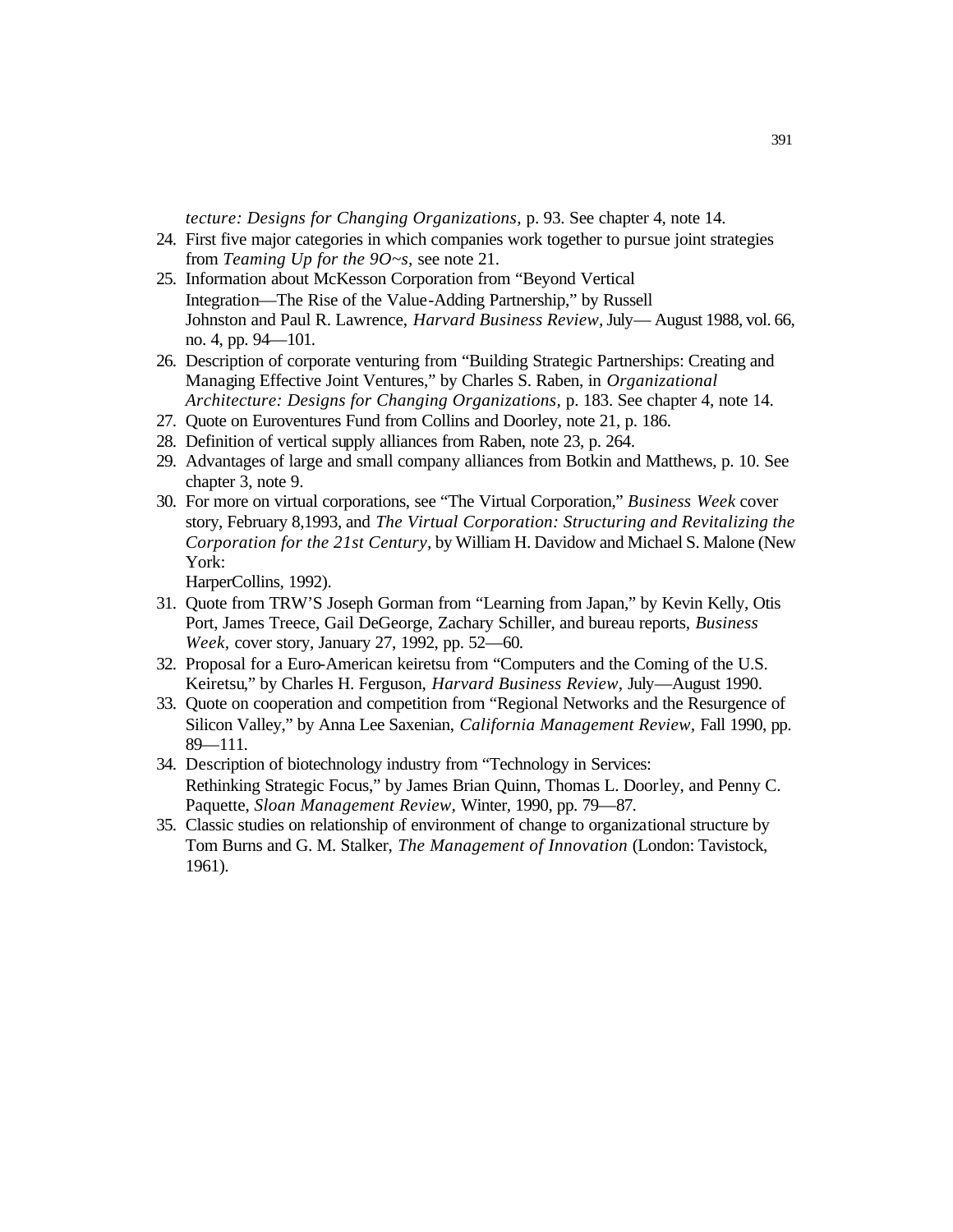- 36. Quote on networks as offering competitive edge for 1990s from Charan. See chapter 3, note 1.
- 37. Observation on relationship of internal structure to uncertainty from Paul R. Lawrence and Jay W. Lorsch, *Organization and Environment* (Boston: Division of Research, Graduate School of Business Administration, Harvard University, 1967).
- 38. Quote by USS Fairless Works' Eugene E. Harris from "Looking for— and Building—a Few Good Heroes," *Industry Week,* October 15, 1990, p. 16.

- 1. In regard to use of terms, we prefer "flexible *business* networks" (to "flexible *manufacturing* networks") since nonmanufacturing firms also participate in and benefit from the idea.
- 2. Statistics on Denmark from May 13, 1991, testimony of Niels Christian Nielsen before the Oregon House Committee on Trade and Economic Development considering a networking approach to economic development.
- 3. Erie Bolt's Harry Brown quotes from "Make Love Not War: How Competitors Are Joining Forces to Create Opportunities They Wouldn't Get on Their Own," by Tom Richman, *Inc.,* August 1988, p. 56.
- 4. Observation on Erie Bolt from *Catalog of U. S. Manufacturing Networks,* by Gregg A. Lichtenstein, Ph.D., 1992, available from State Technology Extension Program, National Institute of Standards and Technology, A343 Physics Building, Gaithersburg, MD 20899, 301-975-4520; fax: 301-975-2183.
- 5. Quote on why businesses join networks from ibid.
- 6. Quote on East Brooklyn having enough metal shops to build a car from "Network: East Brooklyn, NY: Cooperation Is Reviving an Old Industry," *Inc.,* August 1988, p. 58.
- 7. Regarding small industrial pockets all over the United States: In 1973, we moved our office to the remodeled Futurity Thread Company, in Newton's Nonantum neighborhood. Until earlier that year, women were still spinning thread in the factory, soon to be the offices we would occupy. Futurity Thread was located just a few blocks from Roberts Printing.
- 8. Statistics on number of flexible business networks in the United States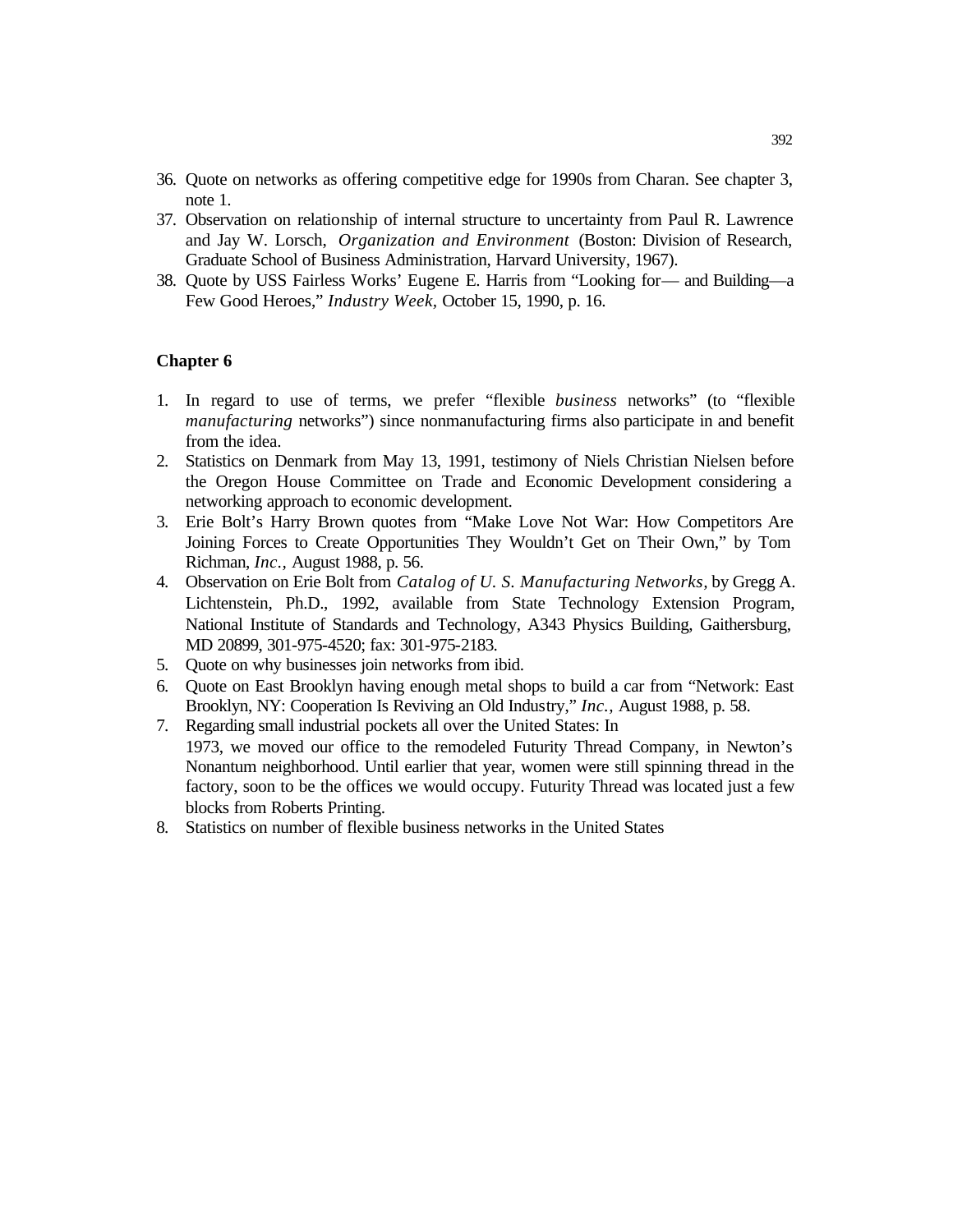from "Networking Comes to America," *Entrepreneurial Economy Review,* Spring 1991, vol. 9, no. 3. (Corporation for Enterprise Development, 777 North Capitol Street, N.E. Washington, D.C. 20002, 202-408-9788; fax: 202-408-9793.)

- 9. Reasons why heat-treating companies joined network from "Heat in Ohio: The Difficult Birth of an American Network," by Dennis J. Giancola in ibid., p. 19.
- 10. "Manufacturing Networks and State Policy in North Carolina," by Stuart A. Rosenfeld, Raymond Daffner, and William P. Meade, April 1992. (Southern Technology Council, 5001 South Miami Boulevard, P.O. Box 12293, Research Triangle Park, NC 27709, 919-941-5145; fax:

919-941-5594.) Rosenfeld is now executive director of Regional Technology Strategies (P0. Box 9005, Chapel Hill, NC 27515, 919-933-6699) and publisher of *Firm Connections,* a bimonthly newsletter about flexible manufacturing networks, available from his office.

- 11. Information about STC's pilot programs from *STC Regional Forum,* December/January 1992, vol. 5, no. 5., a newsletter by Southern Technology Council (see address in previous note).
- 12. For more on ASTA, contact Arkansas Science and Technology Authority, 100 Main, Suite 450, Little Rock, AK 72201, 501-324-9006.
- 13. Quote on Arkansas networks from "Rural Perspectives: Linking Networks and Economic Development," by Stuart A. Rosenfeld, *Entrepreneurial Economy Review,* Spring 1991, p. 29.
- 14. For information on the Arkansas Wood Products Trade Group, contact Arkansas Rural Enterprise Center, Winrock International, Route 3, Box 376, Morrilton, AR 72210-9537, 501-727-5435.
- 15. For more on Woodworkers Manufacturing Network, contact Felton Lamb, Venture Resources, Inc., Little Rock Technology Center, 100 South Main, Suite 416, Little Rock, AK 72201, 501-375-2004.
- 16. Quote on Catawba Valley Hosiery Association mills from "Manufacturing Networks and State Policy in North Carolina: Introducing Change" (see address, note 10).
- 17. Description of TEEMS project genesis from ibid., p. 21.
- 18. Quote on why TEEMS needed a network from ibid., p. 11.
- 19. Floppy disk (DOS version) of "Flexible Manufacturing Networks: What, Who, Why, and How," by Paul Sommers, May 22,1992, (Northwest Policy Center, University of Washington, 327 Parrington DC-14, Seattle, WA 98195, 206-543- 7900; fax: 206-543-1096.)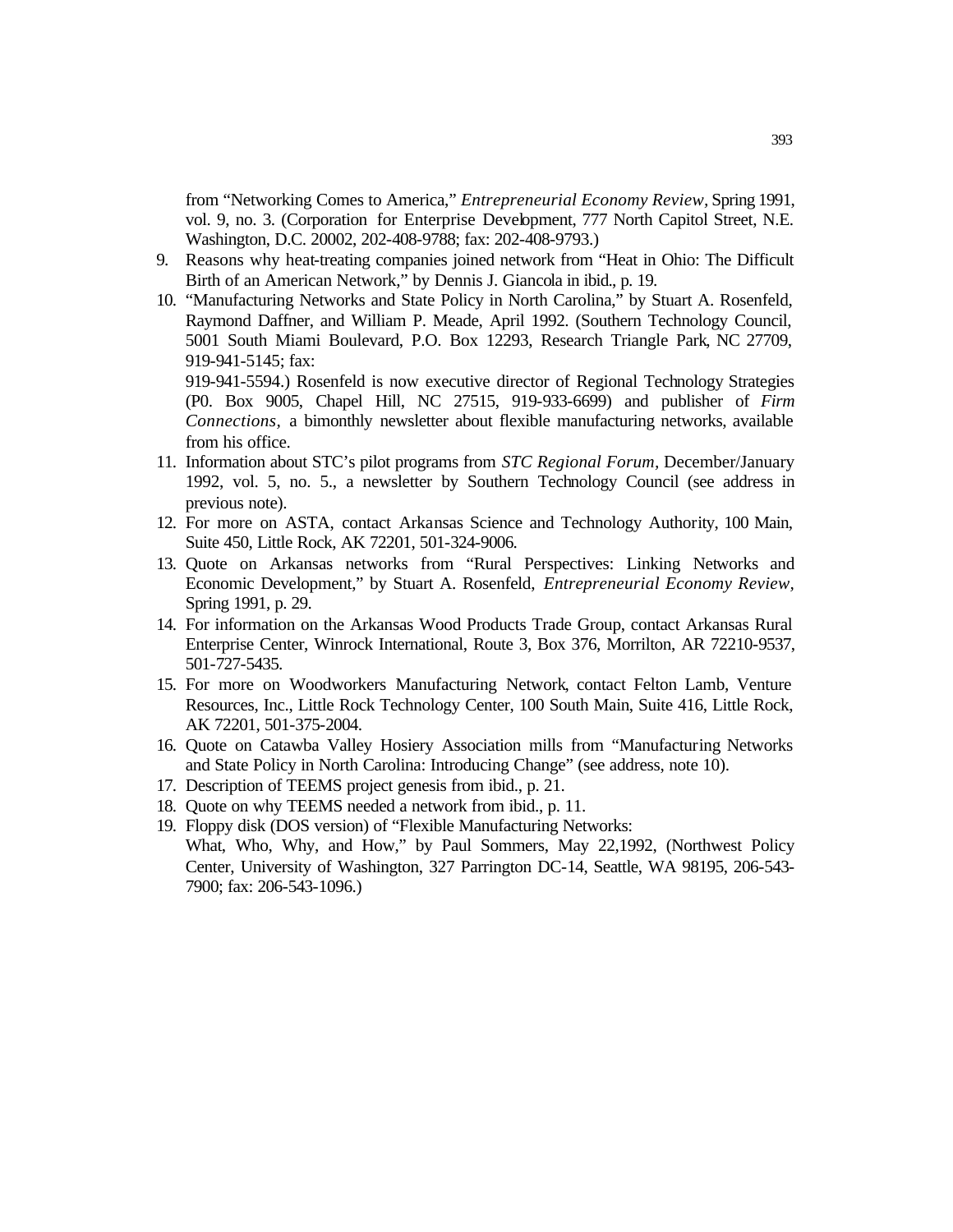- 20. To order *Catalog of U.S. Manufacturing Networks* by Gregg Lichtenstein, see address in note 4.
- 21. Definition of flexible manufacturing network from *Flexible Manufacturing Networks: Cooperation for Competitiveness in a Global Economy* by C. Richard Hatch, ISBN: 0- 9605804-8-4, published by the Corporation for Enterprise Development (see note 8).
- 22. Nielsen quote on independence from his testimony to Oregon Joint Interim Committee on Forest Products Policy, April 12, 1990, p. 8.
- 23. "NIST Network Brokers Handbook," by C. Richard Hatch, is available from State Technology Extension Program, National Institute of Standards and Technology (see address, note 4.)
- 24. For more information on the center, contact Anne Heald, Center for Learning and Competitiveness, University of Maryland, School of Public Affairs, College Park, MD 20742, 310-405-6350.

- 1. For a synthesis of the International Labour Organization study, the Emilia-Romagna experience, and developments among businesses in Silicon Valley, see "Can Small Business Help Countries Compete?" by Robert Howard, *Harvard Business Review,* November—December 1990, p. 4.
- 2. Description of Emilia-Romagna renaissance from a firsthand observer. See Hatch's *Flexible Manufacturing Networks,* chapter 6, note 21.
- 3. Cambridge University forecast on Emilia-Romagna from "Bologna Looks Set to Boom in Next Decade," *Estates Time Supplement,* Reuter Textline, March 6, 1992.
- 4. Statistics on banking industry in Emilia-Romagna from "Rural Savings Banks in Emilia-Romagna Region Perform Well in 1991," *Il Sole,* June 11,1992, Reuter Textline.
- 5. Conclusions drawn from the work of C. Richard Hatch, Stuart Rosenfeld, and other observers.
- 6. Quote on the benefits of networks from "The Ties That Bind: Networks and the Making of Denmark's Competitive Edge," by C. Richard Hatch in *Entrepreneurial Economy Review,* Spring 1991, p. 13 (available from CFED, see address in chapter 6, note 8).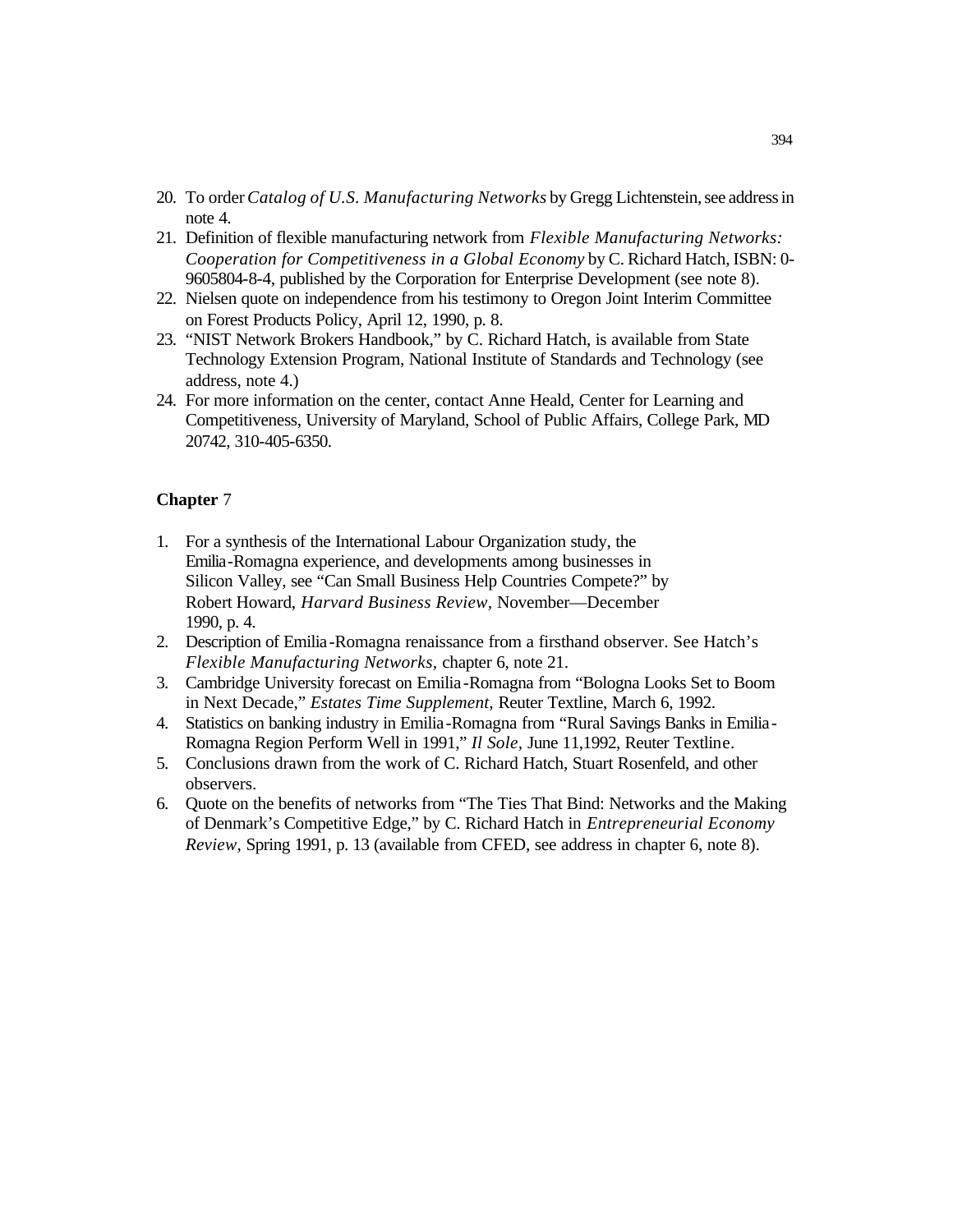- 7. Quote from Niels Christian Nielsen on Denmark's success with networks from interviews with him, May 7—8, 1992, by Jessica Lipnack and Jeffrey Stamps in Washington, D.C.
- 8. Data on Oregon's employment situation from "Twelve Innovative Ideas for Economic Development, 1990," by Joseph Cortright and Tami Miller. (Joint Legislative Committee on Trade and Economic Development, State Capital, Room 132, Salem, OR 97310, 503-378-8811.)
- 9. For a copy of Oregon Senate Bill 997, State of Oregon, 1991, contact address in note above.
- 10. Quote on the power of targeting markets from *Old World, New Ideas,* by Joseph Cortright, April 1990. See chapter 1, note 9.
- 11. Quote on how governments aid business networks from ibid.
- 12. Quote on using appropriate language with business people from Ray Daffner, who also reports one businessman congratulating him at a meeting because "this isn't one of those *networks,"* telephone interview, December 16, 1992.

## Section **II**

1. For the term "computerless software," we are grateful to Rick Berenson, a Boston area entrepreneur, attorney, and former McKinsey & Company consultant, who first described our work this way.

- 1. To obtain a copy of the "Four Hour House" video, contact Building Industry Association of San Diego County, 6336 Greenwich Drive, Suite A, San Diego, CA 92122, 619-450- 1221; fax: 619-552-1445.
- 2. Quote on how much planning goes into the four-hour house from "BIA Needs But 172 Minutes to Build Home," by David Whitwer, *San Diego Daily Transcript,* October 11, 1983.
- 3. Quote on cooperating during planning phases from "BIA Four-Hour House Not Just Two-Ring Show," by Rob Schupp, *San Diego Daily Transcript,* September 22, 1983.
- 4. Re: Habitat's blitz builds. Blitz builds are high-profile events, usually attended by celebrities to publicize Habitat's efforts. Former U.S. president Jimmy Carter volunteers a week each year. But blitz builds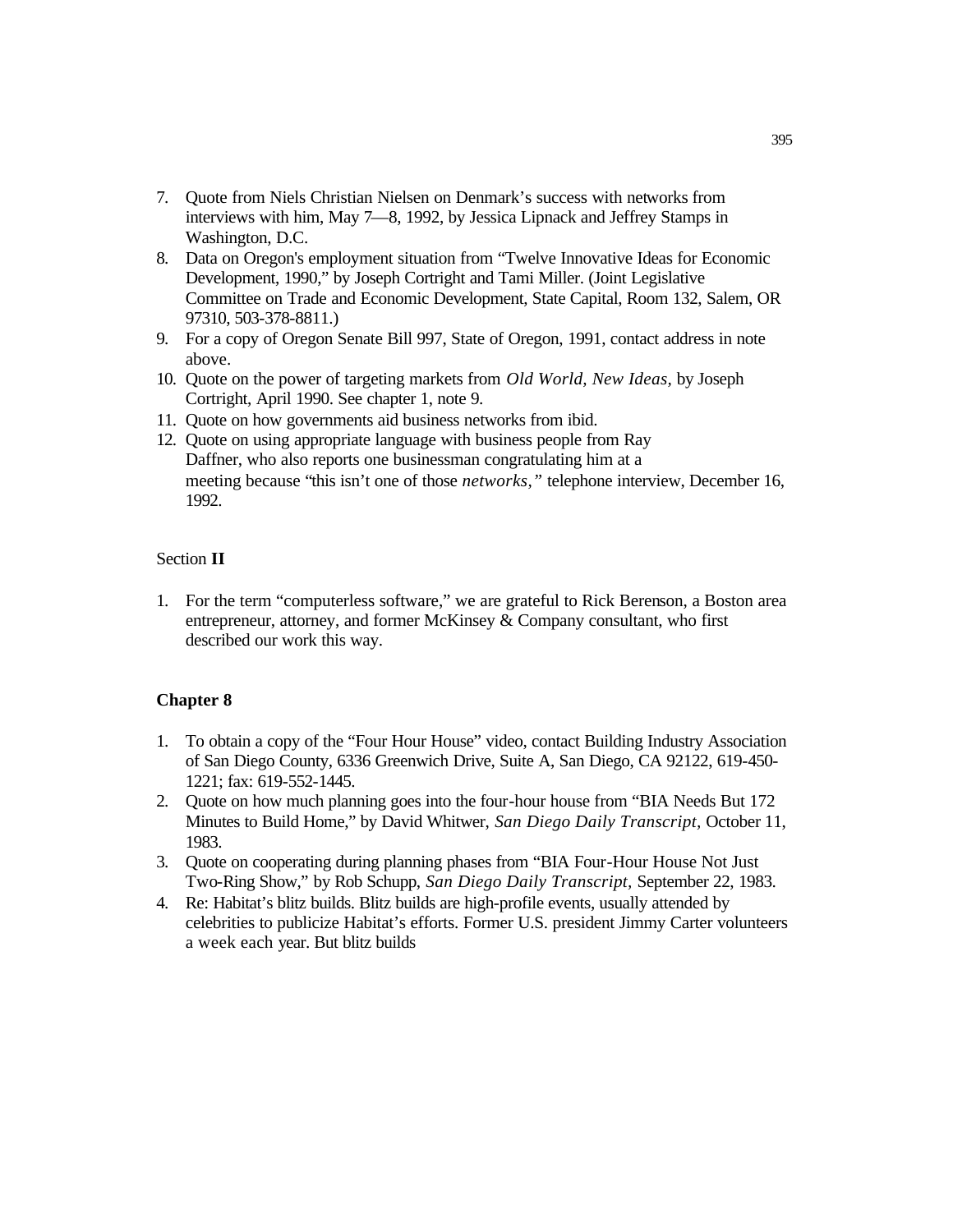are not typical. Usually, Habitat builds houses over a series of consecutive weekends. (Habitat for Humanity, Habitat and Church Streets, Americus, GA 31709-3498, 912- 924-6935.)

- 5. Habitat plans to build 300 to 500 houses in South Florida by 1994 in response to the 75,000 homes damaged by 1992's Hurricane Andrew.
- 6. This is one of Stephen Covey's *Seven Habits of Highly Effective People* (New York: Simon & Schuster, 1989).
- 7. Gardner quote from his Remarks to Independent Sector, 1984 Annual Membership Meeting and Assembly, October 17, 1984, Boston, Massachusetts.
- 8. Derivation of the word "polycephalous" from Hine's "The Basic Paradigm of a Future Socio-Cultural System." See chapter 2, note 11.
- 9. Business process redesign is also known as "business reengineering"; see *Reengineering the Corporation: A Manifesto for Business Revolution,* by Michael Hammer and Jim Champy (New York: Harper Business, 1993).
- 10. Books on teams hit some kind of zenith of popularity in the 1990s, but their principles have been around for many years, often known by different names.
- 11. Four styles of team members from *Team Players and Teamwork: The New Competitive Business Strategy,* by Glenn M. Parker (San Francisco: Jossey-Bass Publishers, 1991).
- 12. Quote on different kinds of leadership from *Fifth Generation Management,* by Charles Savage. See chapter 2, note 3.
- 13. Much of this material was inspired by Bruce W. Tuckman's "Development Sequence in Small Groups," in *Psychological Bulletin,* 1965.

- 1. CALS stands for "Computer-assisted Acquisition and Logistic Support."
- 2. Bernie DeKoven of the Institute for Better Meetings displays the cost of meetings by minute for all participants to see. In big companies, these numbers are staggering: a twoday meeting of 15 technical people can cost a company in excess of \$12,000. (Institute for Better Meetings, 2972 Clara Drive, Palo Alto, CA 94303, 415-857-1757; fax: 415-493-1417.)
- 3. "The Strength of Weak Ties," by Mark S. Granovetter, Johns Hopkins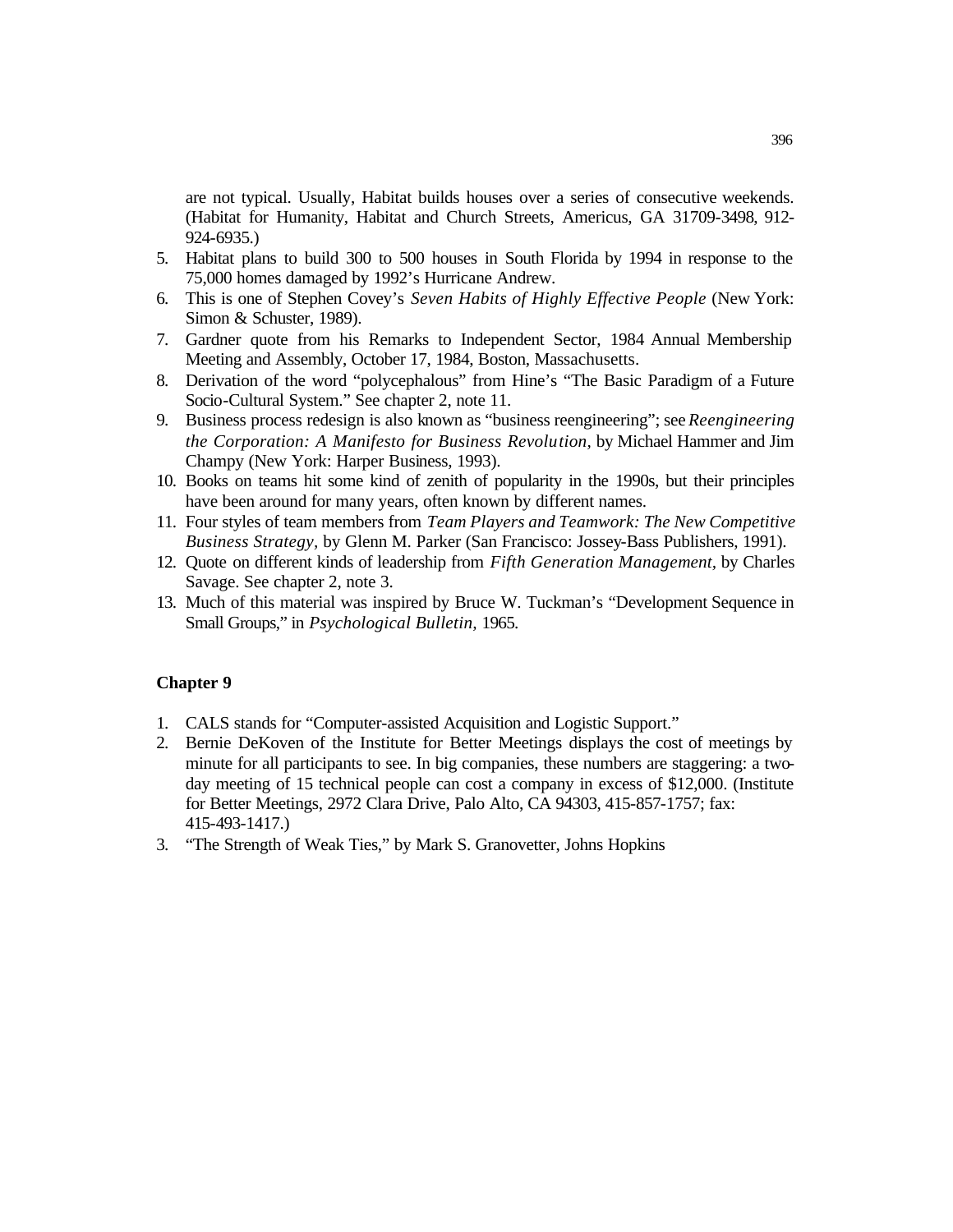University, originally was published in *American Journal of Sociology,* vol. 78, no. 6, pp. 1360—1380.

4. The phrase "no sense of place" comes from Joel Meyrowitz's book by that name: *No*  Sense of Place: The Impact of Electronic Media on Social Behavior (New York: Oxford University Press, 1985).

## **Chapter 10**

- 1. Max Weber first identified charisma, coercion, and law as the three sources of power in organizations.
- 2. A desktop computer software tool that charts cross-boundary process is TeamFlow, designed by Ron Cordes. (For more information, contact The Networking Institute, Inc., see chapter 4, note 4.)

#### Chapter 11

- 1. By request, the identity of TransOceania remains anonymous.
- 2. For extensive treatment of groupthink and specifically the Cuban Bay of Pigs invasion, see *Groupthink: Psychological Studies of Policy Decisions and Fiascoes,* by Irving L. Janis (Boston: Houghton Mifflin Company, 1982).

- 1. In regard to the structure of fire departments: For three years in the 1970s, we helped the U.S. Department of Commerce set up Americas first national fire prevention agency.
- 2. For more information on his work, contact Doug Engelbart, 89 Catalpa Drive, Atherton, CA 94025, 415-322-9087.
- 3. Peter and Trudy Johnson-Lenz first coined the term "groupware" in 1978. (Institute for Awakening Technologies, 695 Fifth Street, Lake Oswego, OR 97034, 503-635-2615.)
- 4. Jerry Nagel, executive director of the Red River Trade Corridor (it runs along the Red River, one of only three rivers in the world that run north) of western Minnesota, eastern North Dakota, and the province of Manitoba, identifies voluntary geographies in North America, in varying degrees of development: the Midsouth Common Market, covering the 50- to 60-county, seven-state trade region around Memphis;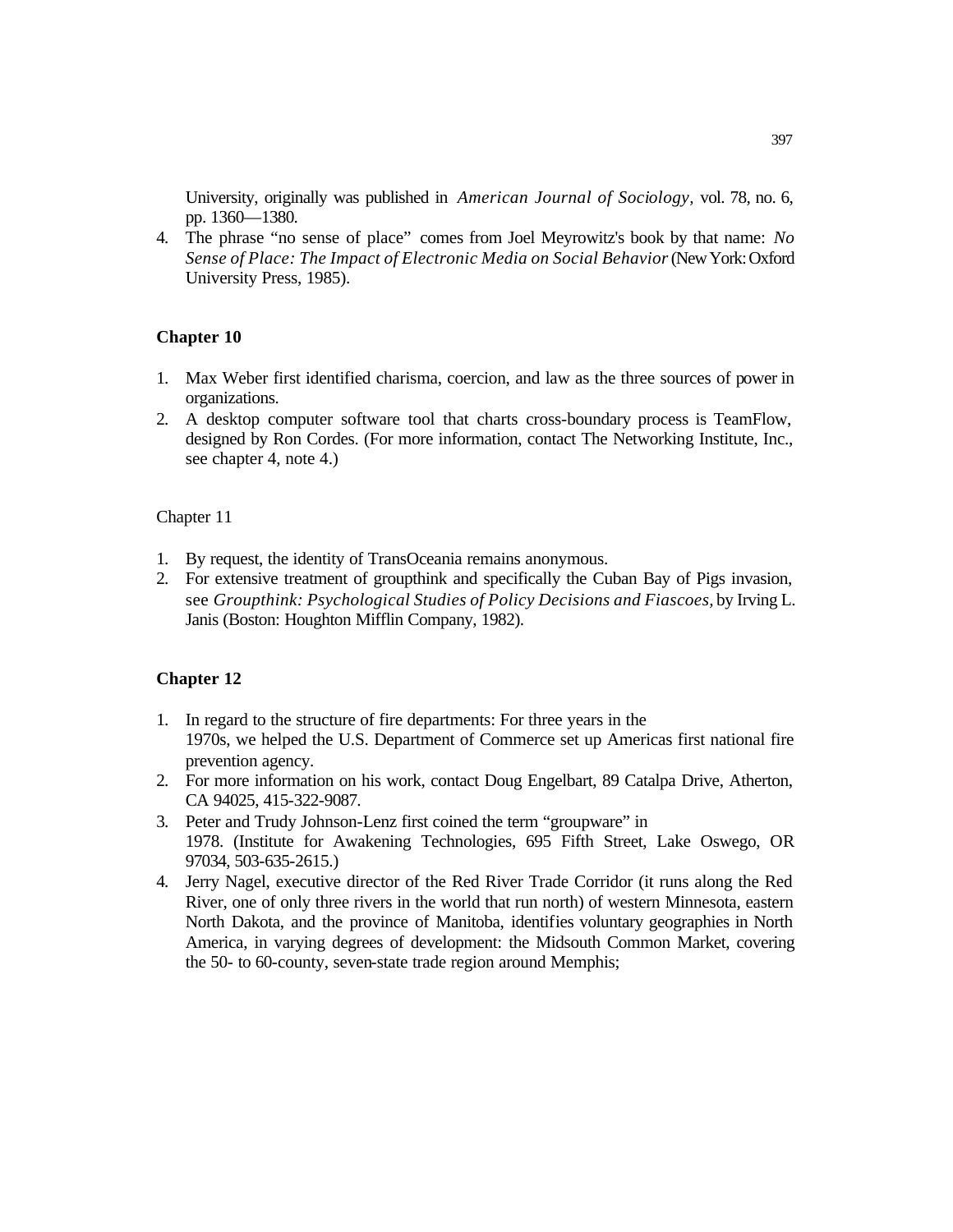the Pacific Northwest Region; the Toronto-Buffalo Commerce Corridor; Man-Valley Tri-State Network of western Pennsylvania, eastern Ohio, and West Virginia; the Rocky Mountain Trade Corridor reaching from Edmonton, Alberta, through Montana to Denver; the Arizona-Sonora, Mexico, Commission; and the Red River. Nagel also supplied the European list. See chapter 2, note 5.

- 5. Miles and Snow believe different types of networks develop out of the different types of bureaucracy. See their article, "Causes of Failure in Network Organizations," chapter 2, note 7.
- 6. Ray Stata quote on planning as a learning process from his article, "Organizational Learning—The Key to Management Innovation," in *Sloan Management Review,* Spring 1989, vol. 30, no. 3.
- 7. The specific product described here is TeamFlow (see chapter 10, note 2).
- 8. Quote from Niels Christian Nielsen on each network's containing a surprise from interviews with him, May 7—8,1992, by Jessica Lipnack and Jeffrey Stamps in Washington, D.C.

## **Afterword**

- 1. Jan Brenning, another friend from the Oxford days, later told us how Bill Clinton would sometimes arrive late for dinner because he was busy transferring the day's names to his card file. (See "Most Likely to Succeed," by Alessandra Stanley, *New York Times Magazine,* November 22, 1992, for another account of this Clinton habit.)
- 2. Quote on Clinton as "human switchboard" from "In Transition, Information Is Power," *Washington Post,* November 15, 1992.
- 3. Quote on Clinton as the "most thoroughly 'networked' politician of his era," from "He's Not Another Carter," by David S. Broder, *Washington Post,* November 15, 1992.
- 4. *Newsweek* was one of many publications that took a stab at trying to identify the many Clinton networks in "Clinton's Team: The Inner Circles," October 26, 1992.
- 5. Forty-six Leckford Road (in what was then a working class and now is a gentrified Oxford neighborhood) was a landmark for Americans studying at Oxford in the late 1960s. Jeff Stamps originally rented the three-story brick row house in January 1968, and lived there until he left Oxford to return to the United States in December 1969. Frank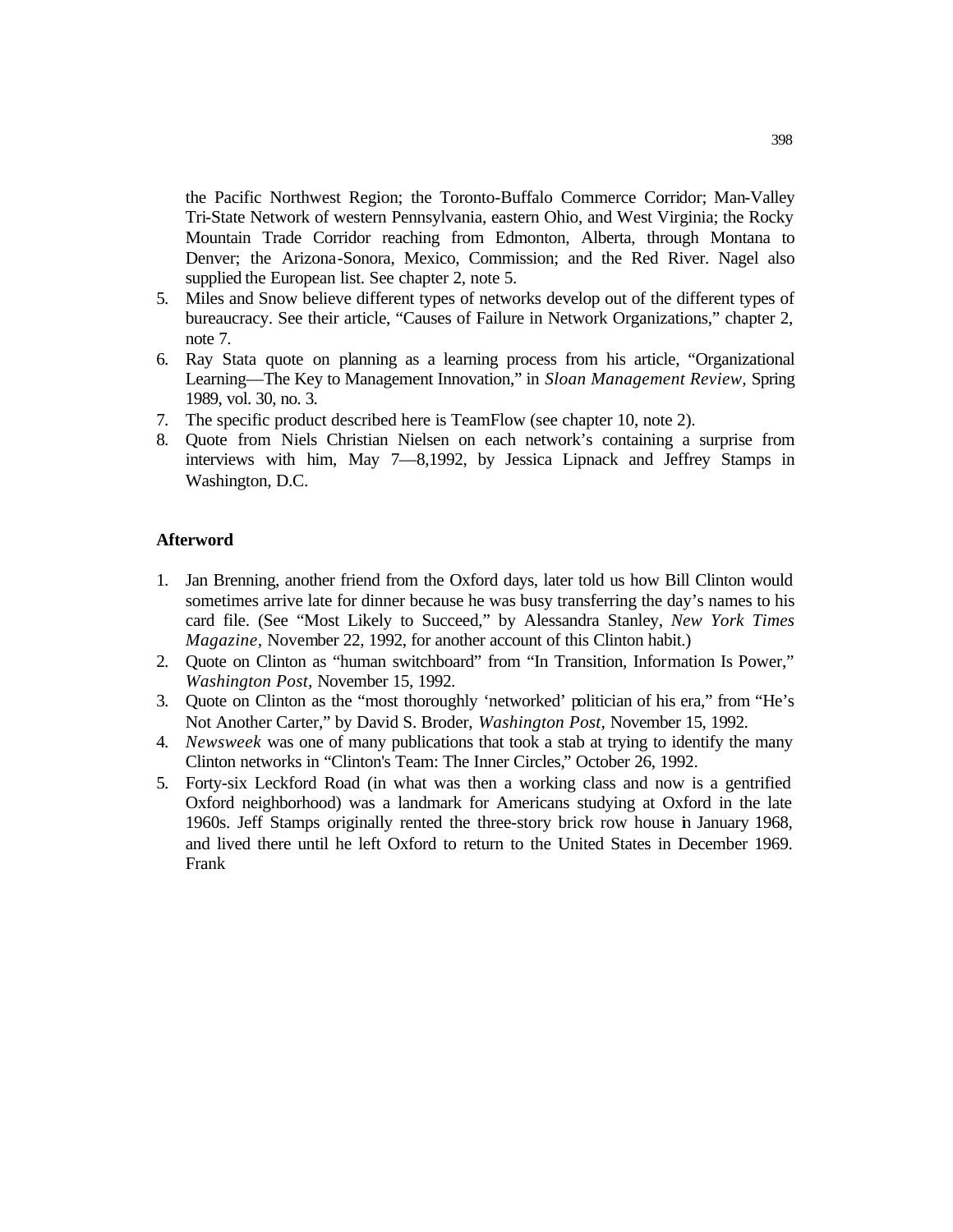Aller, the Rhodes Scholar profiled in "Most Likely to Succeed" (see 'Afterword," note 1), moved into the house before Jeff left. Then Clinton and Strobe Talbott, now Ambassador at Large for the former Soviet Republics, moved in.

- 6. For more on the power of "the strength of weak ties" see Mark S. Granovetter's article by that name. See chapter 9, note 3.
- 7. In a famous study, Yale's Stanley Milgram found that anyone in the world could reach anyone else through 5.5 handshakes.
- 8. During his 1988 presidential campaign, Al Gore carried around a laptop, which had been outfitted for him by Metasystems Design Group, according to Lisa Carlson, one of the company's founders.
- 9. Starr Roxanne Hiltz and Murray Turoff first used the phrase in their book by that title, *The Network Nation: Human Communication via Computer.* (Reading, Massachusetts: Addison-Wesley Publishing Company, Inc., 1978.)
- 10. For more on grass-roots networks, see *The Networking Book* by Jessica Lipnack and Jeffrey Stamps (New York: Viking Penguin, 1986).
- 11. For an excellent account of the media feedback phenomenon in Tiananmen Square, see "When Global Pen Meets Chinese Sword," by Marilyn Lewis, *San Jose Mercury News,*  June 11, 1989, Perspective section, p. 1.
- 12. Quote on why James Houghton reorganized Corning, Inc., into a global network from his article, "The Age of the Hierarchy Is Over." See chapter 5, note 5.
- 13. Quote on the power of fusing "organizational vision and individual fulfillment" from Rosemarie B. Greco's article, "From the Classroom to the Corner Office," *Harvard Business Review,* September—October 1992, vol. 70, no. 2, p. 54.
- 14. The "Plum Book" is the name for the directory of 3,000 political appointment jobs in federal government.

# **Reference Section**

- 1. The observation that bureaucracy fails in one of three ways from Miles and Snow. See chapter 2, note 7.
- 2. Koestler created the word "holon" from the Greek "holos," meaning "whole" and "-on" meaning "part." See *The Ghost in the Machine.* See chapter 3, note 8.